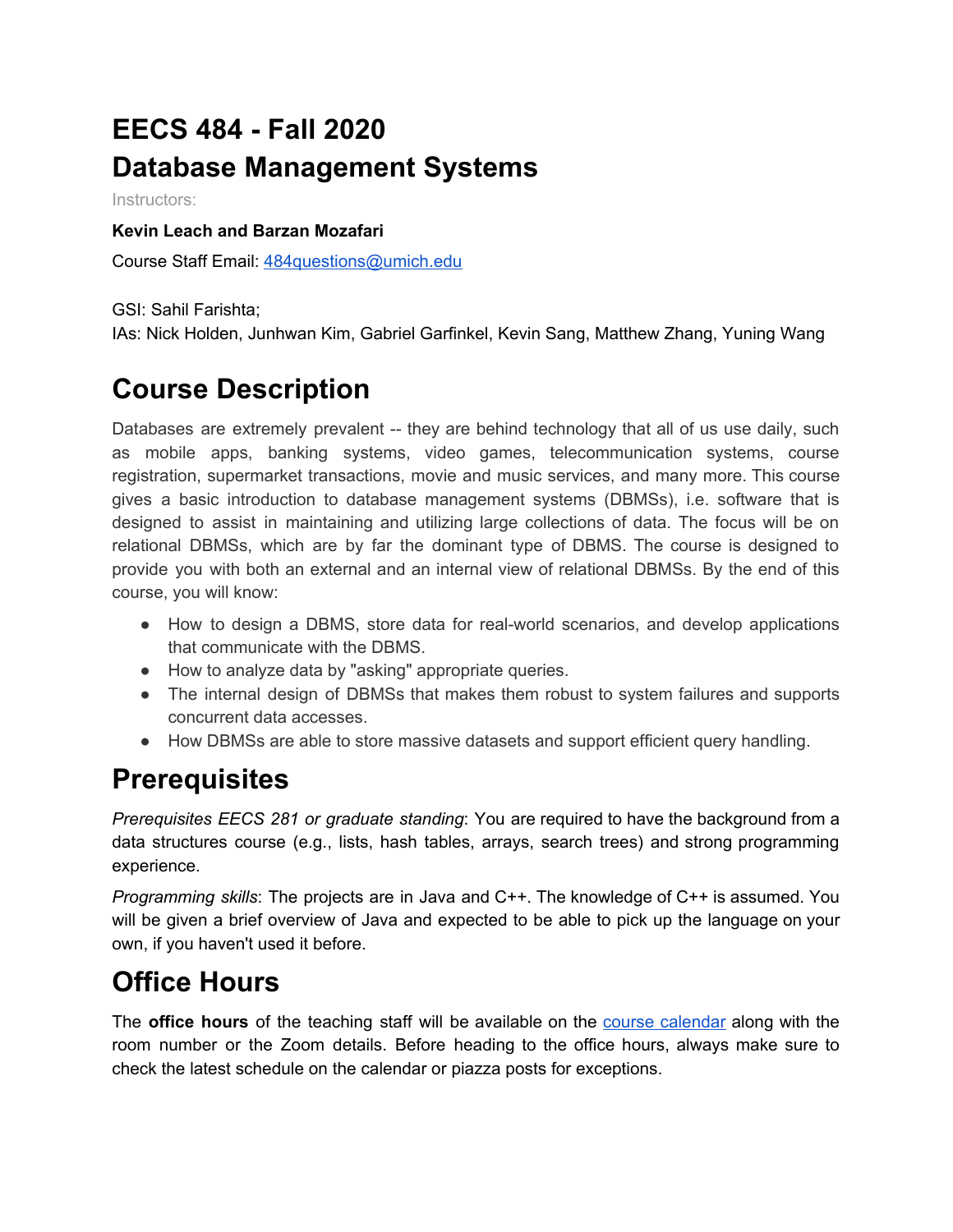#### **Course Materials**

- **Piazza**: We will use Piazza for Q&A. In addition, announcements, lecture recordings, slides, etc. will all be posted via Piazza. Please monitor the course Piazza regularly: <https://piazza.com/class/ke05dmqen9i1lr>
- **● Autograder.io:** Your projects will be graded via the EECS autograder.io service: [https://autograder.io](https://autograder.io/)
- **● GradeScope**: You will submit written homework assignments via GradeScope: [https://gradescope.com](https://gradescope.com/)
- **● Canvas**: We will *not* be using Canvas this semester.

#### **Textbook & Other Resources**

We will follow the "Cow" book, i.e., "Database Management Systems" (3rd edition), by Raghu Ramakrishnan and Johannes Gehrke, McGraw Hill, 2003, ISBN: 0-07-115110-9. The book has a supporting website ([http://pages.cs.wisc.edu/~dbbook/\)](http://pages.cs.wisc.edu/~dbbook/), where you can find answers to odd-numbered exercises. **The book is really useful**, especially for exams. **We follow the book pretty closely.**



In addition, **we recommend** the following informal reference: "**Self-paced**



**courses on introduction to Databases**" by Jennifer Widom, Stanford University

<https://www.edx.org/course/databases-5-sql>

There are several mini-courses at the above link and they are currently free. They are all very useful from a practical perspective and nicely complement the material that we cover in EECS 484.

#### **Course Announcements**

We will use Piazza for course announcements. You are responsible for ensuring that you receive notifications from Piazza and that you pay attention to any announcements. The default settings will send you email notifications every 2 hours -- we recommend configuring Piazza to deliver at least daily digests so that you do not miss useful information.

You should be enrolled in the Piazza: [https://piazza.com/class/ke05dmqen9i1lr.](https://piazza.com/class/ke05dmqen9i1lr) If you do not have access, please email the instructional staff to be added.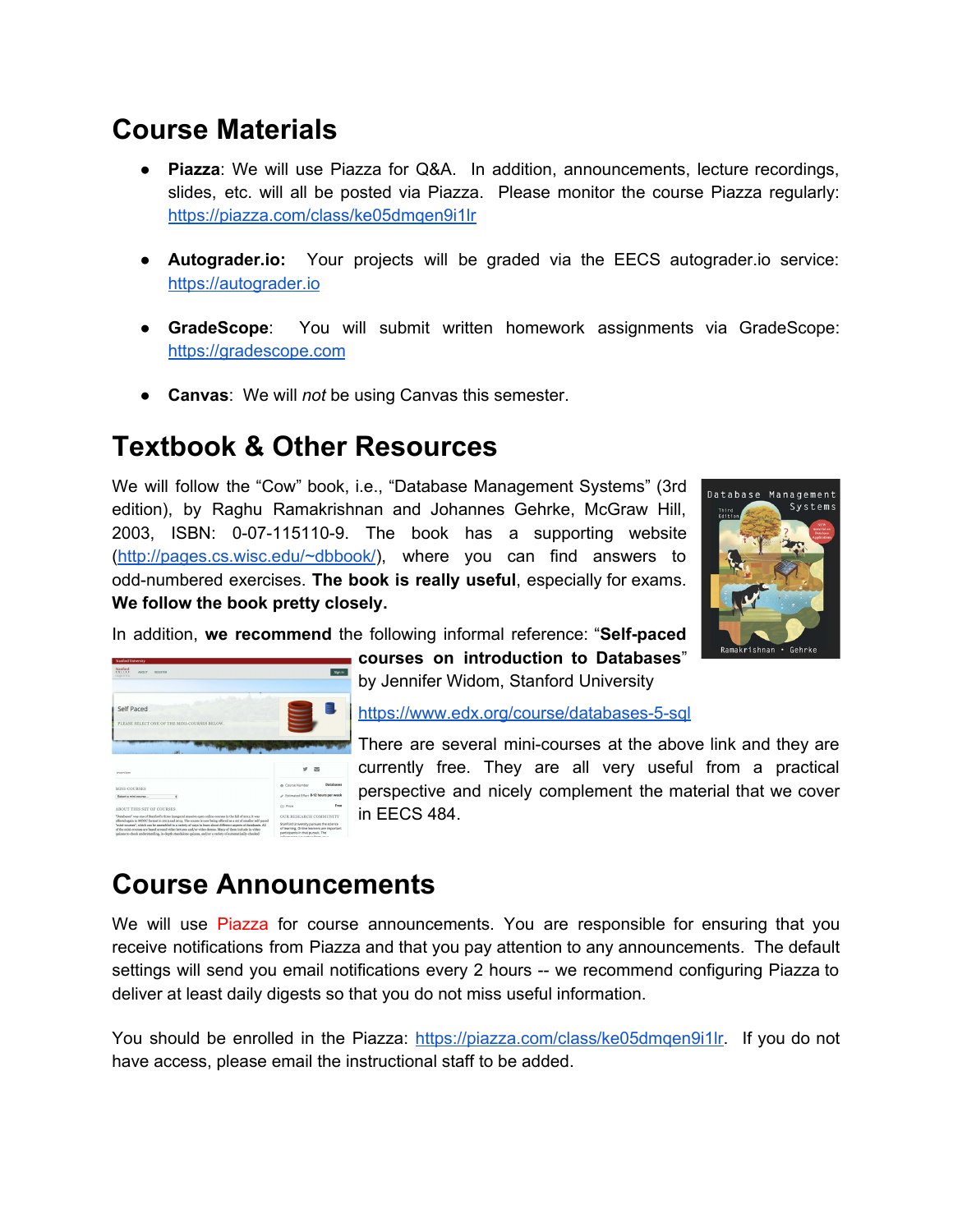# **Posting Questions**

You must **strictly** follow the rules below regarding email communications with the instructors and other staff members of the class, or else your email will be ignored:

- **●** Questions about **homeworks and projects, and technical questions: Use Piazza.**
	- You should first consider posting your question there, AFTER **searching to see if a similar question has already been answered**.
	- **You should strictly refrain from sending private questions UNLESS** posting your question is going to be a violation of honor code (e.g., you are posting something from your solution). With non-private questions, other students will also benefit from your answers.
	- **Giving answers**: We encourage you to give answers to conceptual questions by other students. The teaching staff may "endorse" your answer or give their own answer. Of course, be careful of the Honor code---you don't want to solve a homework problem for someone, only help them conceptually so that they are on the right track.
	- **○ Be contributive and helpful**: If you post a question and figure out the solution on your own, please share your solution to the whole class by writing it down in student's answer or follow-up discussion instead of delete the post or put "resolved" in the answer.
- **Personal requests and special accommodations**: For questions that are definitely not relevant to other students, send email to **484questions@umich.edu**. This will reach all the teaching staff. If your question is relevant to a specific TA (not the instructor), feel free to email the appropriate address, but make sure to *prefix the subject of email with* **[***EECS 484***]**. However, emailing **484questions@umich.edu** is preferred, as then anyone can answer it and it is less likely to be overlooked (some of us do get a lot of emails!). We may not respond if you email personal addresses instead.

Given the large number of students in the class, by following the communication guideline, you will help us better serve your needs throughout the semester.

# **Oracle and Postgres Accounts**

The programming assignments require you to use Postgres or Oracle accounts. We will provide instructions on obtaining the accounts in the discussions.

### **Course Requirements and Grading**

| Midterm Exam                                           | 20%       |
|--------------------------------------------------------|-----------|
| <b>Final Exam</b>                                      | 20%       |
| <b>Projects:</b> 4 programming assignments, 12.5% each | 50%       |
| Homeworks: 5 written assignments, 2% each              | 10%       |
| <b>Bonus/Negative points (see below)</b>               | $+1 - 2%$ |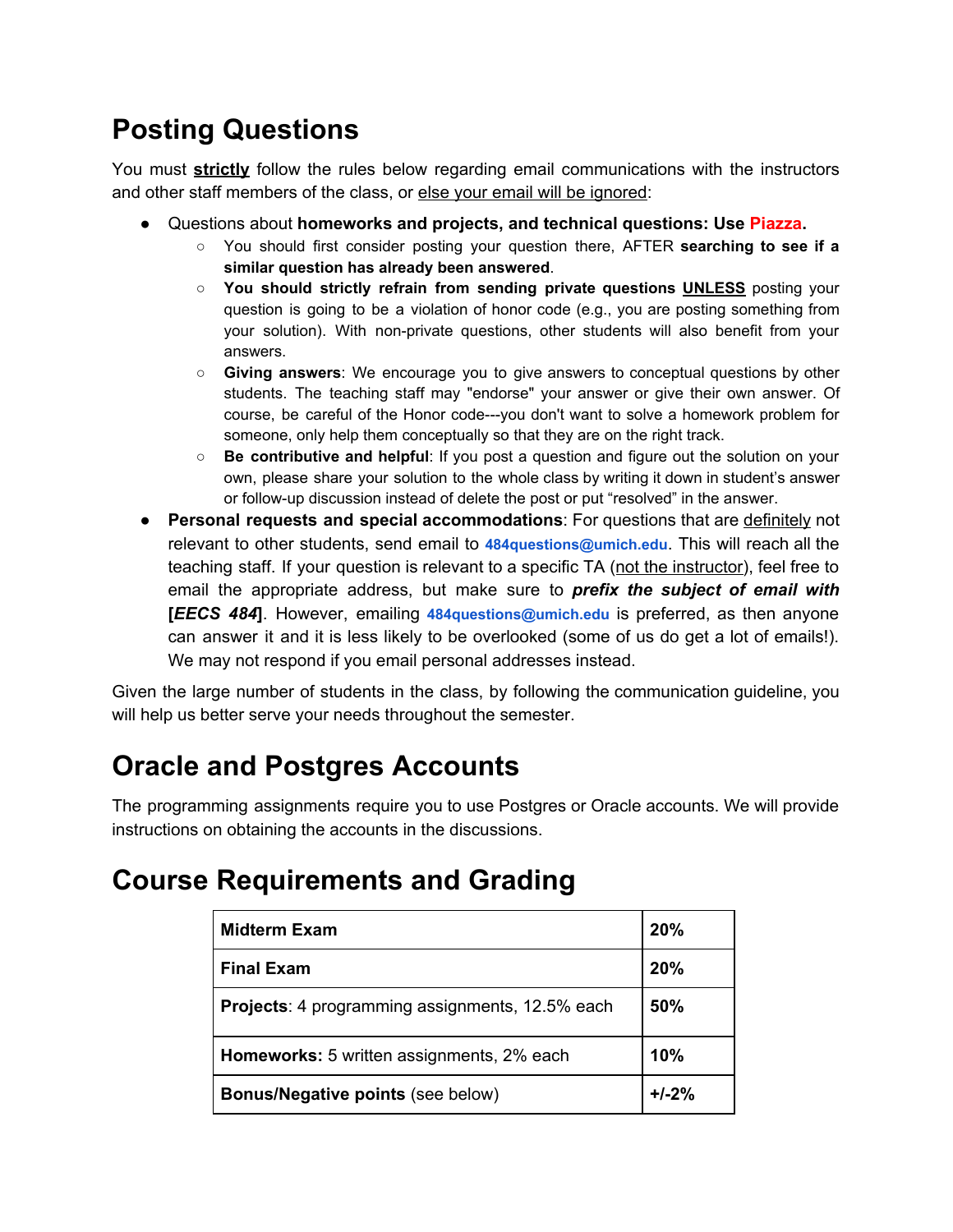The examinations are \***not**\* cumulative. Each covers one half of the course. In particular, the final exam covers material presented after the topics for the midterm (with the **exception of Tree-based Hashing** which will be tested in both exams).

To get a C or higher, passing performance is expected on both exams and projects. That is, you must earn a passing average on the exams in addition to a passing average on the projects. By default, "passing performance" means 70%+, though we may adjust this based on class average.

The midterm exam is scheduled for **Monday, October 19.** You will have the opportunity to take the exam during any two-hour window between the hours of 8AM-11:59AM, 2PM-5:59PM, or 8PM-11:59PM (all Eastern time) on that day. We will schedule IAs to be available during these times for clarification questions.

The final exam is scheduled for **Friday, December 11**. You will have the opportunity to take the exam during any two-hour window between the hours of 8AM-11:59AM, 2PM-5:59PM, or 8PM-11:59PM (all Eastern time) on that day. We will schedule IAs to be available during these times for clarification questions.

*For either exam*, you must let us know by **September 30** if you have SSD forms and require extended exam times. In such cases, you will have a 3- or 4-hour window (as appropriate) within the 3 times listed above for each exam day.

**We will not offer make-up exams.** Make sure that you do not have any conflicts on the days of the midterm and final. Exams will be delivered in blocks of time according to the course schedule. Only in documented exceptional circumstances (subject to instructor pre-approval) will we consider alternate exam times.

**Bonus/Negative points:** Constructive contributions to answering other students' questions on Piazza and class participation can be rewarded by up to +2% as bonus points (at the instructor's discretion). Likewise, disruptive behavior such as rude or disruptive behavior on Piazza will be penalized by up to -2% (instructor discretion).

### **Assignments and Partners**

We *strongly recommend* that **projects** be completed in **groups of two**. If you cannot find a group, the instructional staff will assign you one. Only under special circumstances, and with explicit permissions granted by the teaching staff, will working alone be permitted. If you decide to work alone on the projects, please be aware that your workload will be higher. All **homeworks** must be done individually.

#### **File types for submission:**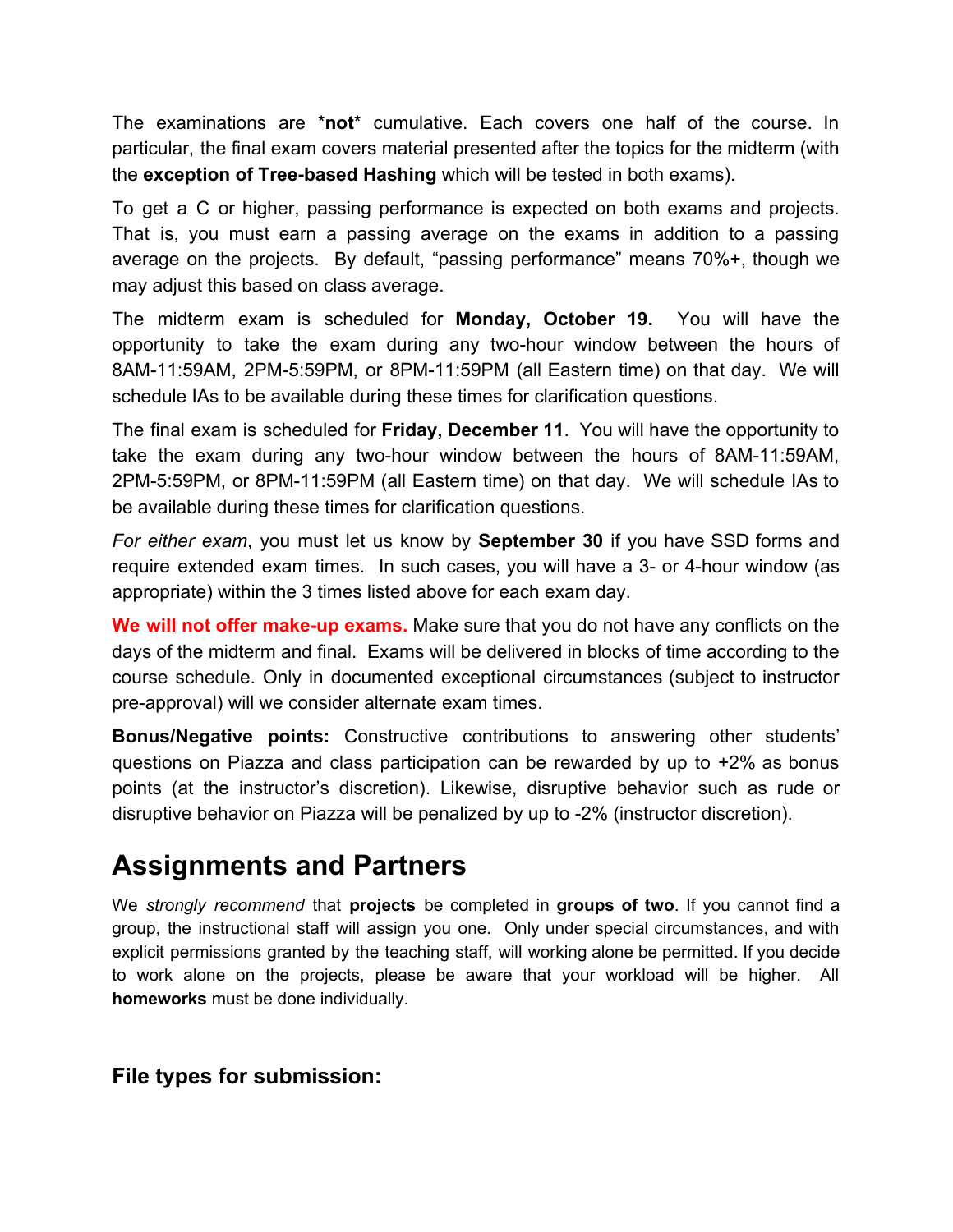Normally, most submissions will require you to either submit one or more source code or SQL files (for projects) to the autograder or a single PDF (for homeworks) to GradeScope. The autograder will tell you what file(s) you are supposed to upload for each project.

#### **Project Submissions**

This course will use the EECS autograder.io service ([https://autograder.io/web/course/77\)](https://autograder.io/web/course/77). For each project, you will register as a group, and get 3 submissions per day. We will accept the submission that receives the highest grade. It is against the Honor Code to register individually on the autograder while working in a group. We will use automated plagiarism detection software on your submissions. Aside from high-level discussion, collaborating with others outside of your group is not permitted.

Your submissions should indicate the contributions made by each individual in your submission. We may make adjustments to your individual grade after project submissions based on individual contributions.

#### **Homework Submissions**

We will use GradeScope for HW submissions: <https://www.gradescope.com/courses/164130>. You should have been added to the GradeScope roster. Email course staff if you are not enrolled.

# **Late Days**

For the homework and project submissions, check out the schedule on the website. Typically, they will be due on **Wednesdays at 11:55pm**.

For **homeworks**, **you will get a zero on missing the deadline**. We recommend submitting a version several hours before and verifying that the autograder.io service actually shows the correct files as submitted (**it is your responsibility to verify submissions**).

**For each project, there a 4-day late submission period** (i.e., if the project is due on Wednesday, 11:55 PM, a late submission is due before Sunday, 11:55 PM) in which a **15% late penalty will be incurred for that project** (i.e., 1.5/10 points will be deducted, minimum score of 0). Beyond that, you will get a zero on the project. Please submit at least 30 minutes before the regular deadline as a safety measure. **Late days are rounded up to the nearest integer.** For example, a submission that is 4 hours late will count as one day late.

We have run into situations in the past (rare) where a student misses the regular deadline by 2- 3 minutes for a project and incurred a 15% penalty. Sometimes, this is because of last-minute project work or slow servers. **We will give a one-time waiver of the 15% penalty if you miss the regular submission deadline for a project by 5 minutes or less** (i.e., 12:00 AM or earlier). **Beyond that, the 15% penalty will apply, even if you miss the deadline by 1 minute. We will not make ANY exceptions to our late submission policy.**

# **Honor Code**

All students (including LS&A and Engineering) are required to observe the Engineering Honor